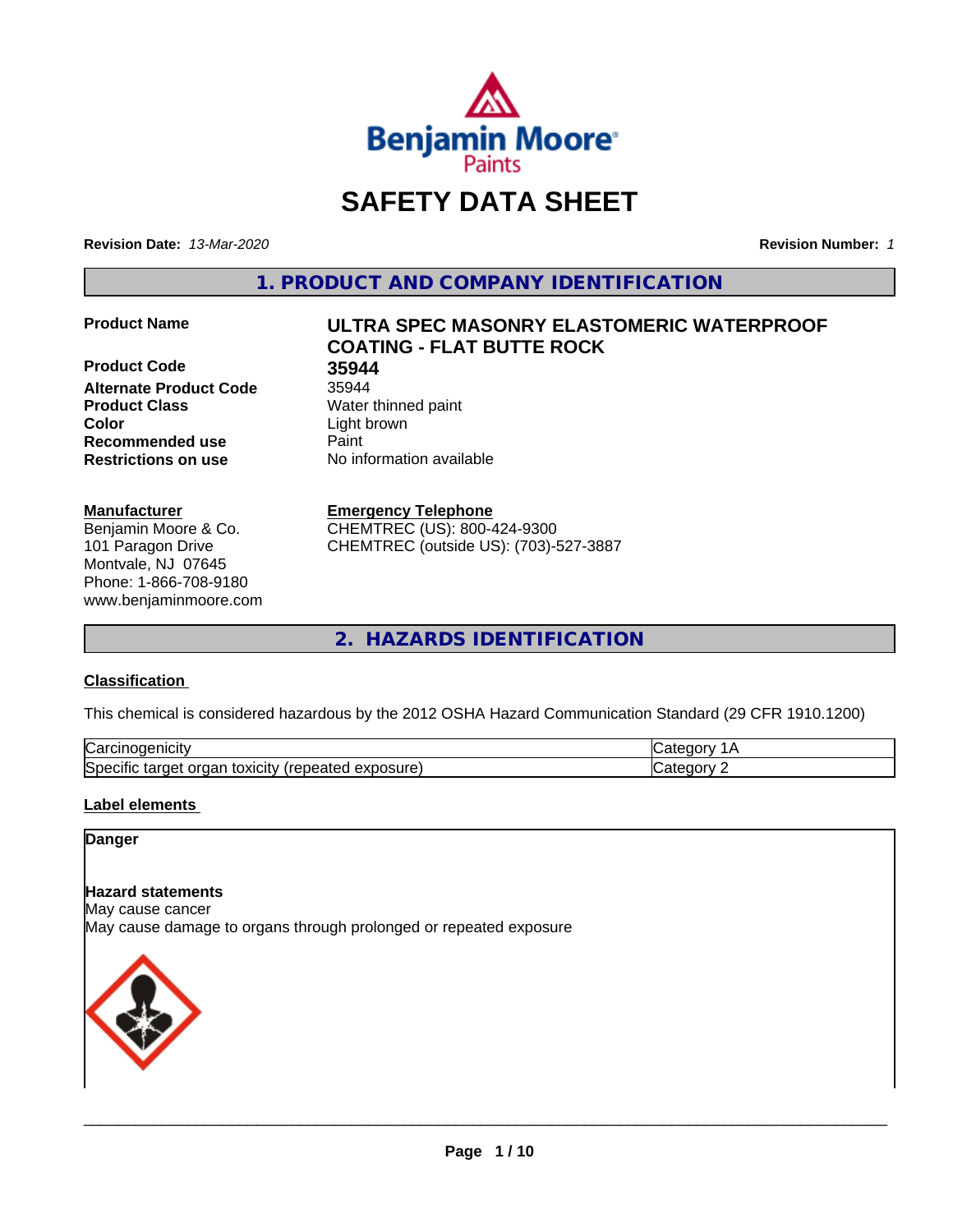**Appearance** liquid **Odor 11** Odor little or no odor

### **Precautionary Statements - Prevention**

Obtain special instructions before use Do not handle until all safety precautions have been read and understood Use personal protective equipment as required Do not breathe dust/fume/gas/mist/vapors/spray

#### **Precautionary Statements - Response**

IF exposed or concerned: Get medical advice/attention

#### **Precautionary Statements - Storage**

Store locked up

#### **Precautionary Statements - Disposal**

Dispose of contents/container to an approved waste disposal plant

#### **Hazards not otherwise classified (HNOC)**

Not applicable

# **Other information**

No information available

# **3. COMPOSITION INFORMATION ON COMPONENTS**

| <b>Chemical name</b> | <b>CAS No.</b> | Weight-%    |
|----------------------|----------------|-------------|
| Limestone            | 1317-65-3      | $15 - 20$   |
| Titanium dioxide     | 13463-67-7     | $5 - 10$    |
| Ethylene glycol      | $107 - 21 - 1$ | - 5         |
| Zinc oxide           | 1314-13-2      | - 5         |
| Silica, mica         | 12001-26-2     | - 5         |
| Silica, crystalline  | 14808-60-7     | $0.1 - 0.5$ |
| Diphenyl ketone      | 119-61-9       | $0.1 - 0.5$ |

|                       | 4. FIRST AID MEASURES                                                                                                                                                                                                        |
|-----------------------|------------------------------------------------------------------------------------------------------------------------------------------------------------------------------------------------------------------------------|
| <b>General Advice</b> | For further assistance, contact your local Poison Control Center.                                                                                                                                                            |
| <b>Eye Contact</b>    | Rinse thoroughly with plenty of water for at least 15 minutes and consult a<br>physician.                                                                                                                                    |
| <b>Skin Contact</b>   | Wash off immediately with soap and plenty of water while removing all<br>contaminated clothes and shoes.                                                                                                                     |
| <b>Inhalation</b>     | Move to fresh air. If symptoms persist, call a physician.                                                                                                                                                                    |
| Ingestion             | Clean mouth with water and afterwards drink plenty of water. Call a POISON<br>CENTER or doctor/physician if exposed or you feel unwell. If large quantities of<br>this material are swallowed, call a physician immediately. |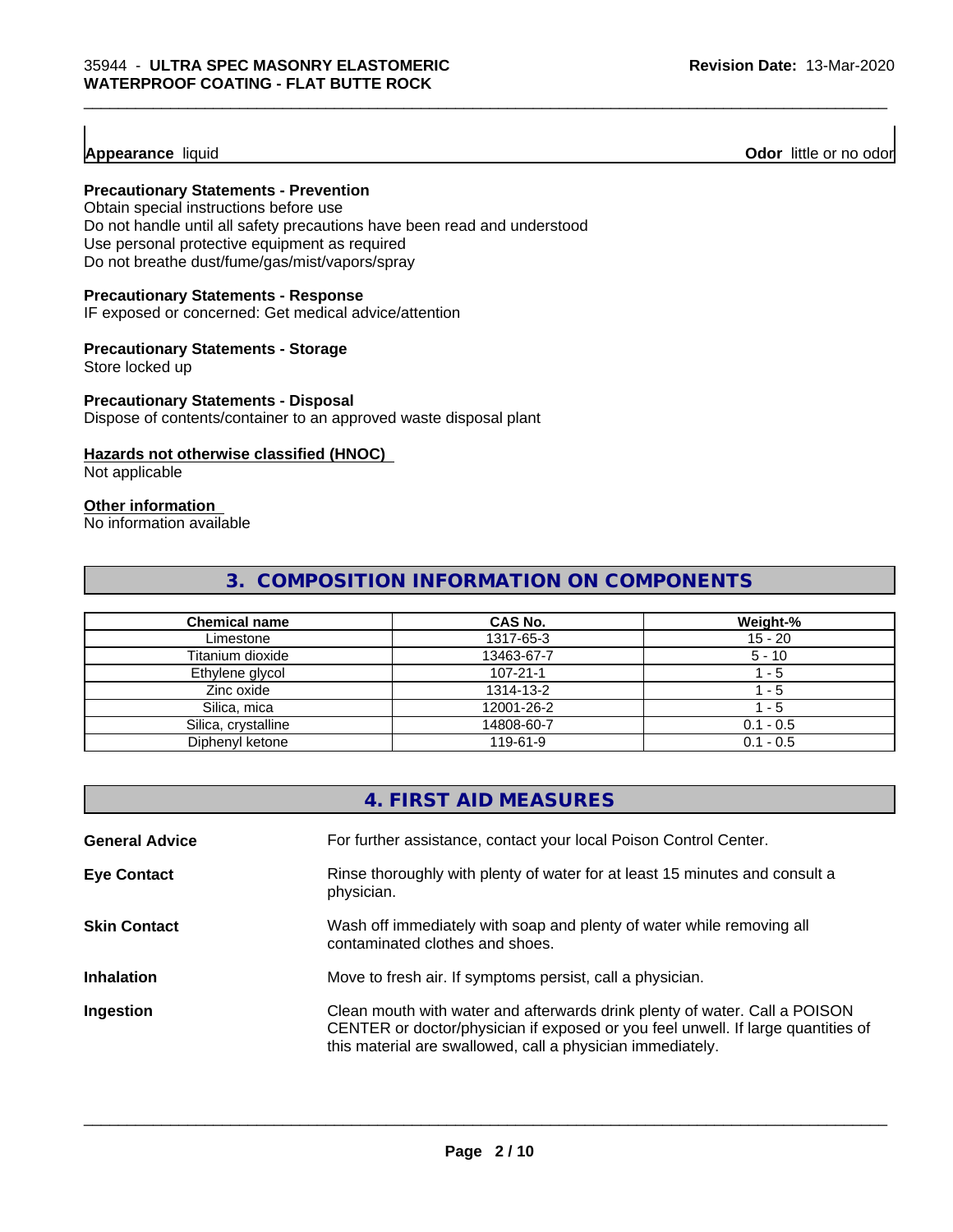**Most Important Symptoms/Effects** None known.

**Notes To Physician** Treat symptomatically.

**5. FIRE-FIGHTING MEASURES**

| <b>Suitable Extinguishing Media</b>                                              |                 |                                                    | Use extinguishing measures that are appropriate to local<br>circumstances and the surrounding environment.      |  |
|----------------------------------------------------------------------------------|-----------------|----------------------------------------------------|-----------------------------------------------------------------------------------------------------------------|--|
| Protective equipment and precautions for firefighters                            |                 | and full protective gear.                          | As in any fire, wear self-contained breathing apparatus<br>pressure-demand, MSHA/NIOSH (approved or equivalent) |  |
| <b>Specific Hazards Arising From The Chemical</b>                                |                 | extreme heat.                                      | Closed containers may rupture if exposed to fire or                                                             |  |
| Sensitivity to mechanical impact                                                 |                 | No                                                 |                                                                                                                 |  |
| Sensitivity to static discharge                                                  |                 | No                                                 |                                                                                                                 |  |
| <b>Flash Point Data</b><br>Flash point (°F)<br>Flash Point (°C)<br><b>Method</b> |                 | Not applicable<br>Not applicable<br>Not applicable |                                                                                                                 |  |
| <b>Flammability Limits In Air</b>                                                |                 |                                                    |                                                                                                                 |  |
| Lower flammability limit:<br><b>Upper flammability limit:</b>                    |                 | Not applicable<br>Not applicable                   |                                                                                                                 |  |
| Health: 1<br><b>NFPA</b>                                                         | Flammability: 0 | Instability: 0                                     | <b>Special: Not Applicable</b>                                                                                  |  |
| <b>NFPA Legend</b><br>0 - Not Hazardous<br>1 - Slightly<br>2 - Moderate          |                 |                                                    |                                                                                                                 |  |

3 - High

4 - Severe

*The ratings assigned are only suggested ratings, the contractor/employer has ultimate responsibilities for NFPA ratings where this system is used.*

*Additional information regarding the NFPA rating system is available from the National Fire Protection Agency (NFPA) at www.nfpa.org.*

# **6. ACCIDENTAL RELEASE MEASURES**

| <b>Personal Precautions</b>    | Avoid contact with skin, eyes and clothing. Ensure adequate ventilation.                             |
|--------------------------------|------------------------------------------------------------------------------------------------------|
| <b>Other Information</b>       | Prevent further leakage or spillage if safe to do so.                                                |
| <b>Methods for Cleaning Up</b> | Soak up with inert absorbent material. Sweep up and shovel into suitable<br>containers for disposal. |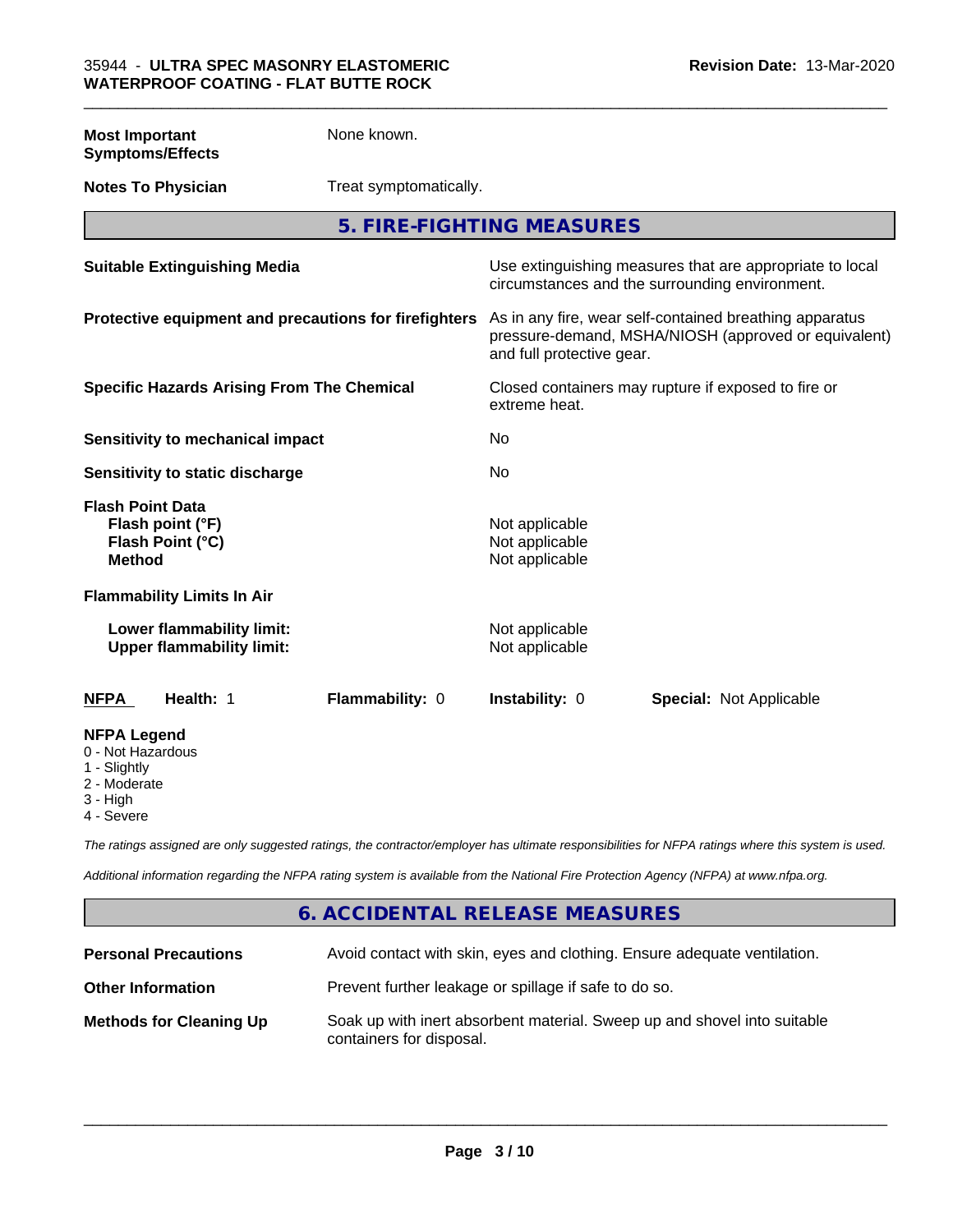# **7. HANDLING AND STORAGE**

\_\_\_\_\_\_\_\_\_\_\_\_\_\_\_\_\_\_\_\_\_\_\_\_\_\_\_\_\_\_\_\_\_\_\_\_\_\_\_\_\_\_\_\_\_\_\_\_\_\_\_\_\_\_\_\_\_\_\_\_\_\_\_\_\_\_\_\_\_\_\_\_\_\_\_\_\_\_\_\_\_\_\_\_\_\_\_\_\_\_\_\_\_

| <b>Handling</b>               | Avoid contact with skin, eyes and clothing. Avoid breathing vapors, spray mists or<br>sanding dust. In case of insufficient ventilation, wear suitable respiratory<br>equipment. |
|-------------------------------|----------------------------------------------------------------------------------------------------------------------------------------------------------------------------------|
| <b>Storage</b>                | Keep container tightly closed. Keep out of the reach of children.                                                                                                                |
| <b>Incompatible Materials</b> | No information available                                                                                                                                                         |
|                               |                                                                                                                                                                                  |

# **8. EXPOSURE CONTROLS/PERSONAL PROTECTION**

### **Exposure Limits**

| <b>Chemical name</b> | <b>ACGIH TLV</b>                                  | <b>OSHA PEL</b>                                   |
|----------------------|---------------------------------------------------|---------------------------------------------------|
| Limestone            | N/E                                               | 15 mg/m $3$ - TWA                                 |
|                      |                                                   | $5 \text{ mg/m}^3$ - TWA                          |
| Titanium dioxide     | TWA: $10 \text{ mg/m}^3$                          | 15 mg/m <sup>3</sup> - TWA                        |
| Ethylene glycol      | STEL: 50 ppm vapor fraction                       | N/E                                               |
|                      | STEL: 10 $mg/m3$ inhalable particulate            |                                                   |
|                      | matter, aerosol only                              |                                                   |
|                      | TWA: 25 ppm vapor fraction                        |                                                   |
| Zinc oxide           | STEL: 10 mg/m <sup>3</sup> respirable particulate | $5 \text{ mg/m}^3$ - TWA                          |
|                      | matter                                            | $15$ mg/m <sup>3</sup> - TWA                      |
|                      | TWA: $2 \text{ mg/m}^3$ respirable particulate    |                                                   |
|                      | matter                                            |                                                   |
| Silica, mica         | TWA: 3 mg/m <sup>3</sup> respirable particulate   | 20 mppcf - TWA                                    |
|                      | matter                                            |                                                   |
| Silica, crystalline  | TWA: 0.025 mg/m <sup>3</sup> respirable           | 50 μg/m <sup>3</sup> - TWA Respirable crystalline |
|                      | particulate matter                                | silica 50 $\mu$ g/m <sup>3</sup> - TWA            |
|                      |                                                   |                                                   |

#### **Legend**

ACGIH - American Conference of Governmental Industrial Hygienists Exposure Limits OSHA - Occupational Safety & Health Administration Exposure Limits N/E - Not Established

| <b>Engineering Measures</b>                                                                                                   | Ensure adequate ventilation, especially in confined areas.                                                                                                                                                                                                            |
|-------------------------------------------------------------------------------------------------------------------------------|-----------------------------------------------------------------------------------------------------------------------------------------------------------------------------------------------------------------------------------------------------------------------|
| <b>Personal Protective Equipment</b><br><b>Eye/Face Protection</b><br><b>Skin Protection</b><br><b>Respiratory Protection</b> | Safety glasses with side-shields.<br>Protective gloves and impervious clothing.<br>In operations where exposure limits are exceeded, use a NIOSH approved<br>respirator that has been selected by a technically qualified person for the specific<br>work conditions. |
| <b>Hygiene Measures</b>                                                                                                       | Avoid contact with skin, eyes and clothing. Remove and wash contaminated<br>clothing before re-use. Wash thoroughly after handling.                                                                                                                                   |

# **9. PHYSICAL AND CHEMICAL PROPERTIES**

**Appearance** liquid and **Appearance** liquid liquid liquid liquid liquid liquid liquid liquid little of  $\blacksquare$ 

little or no odor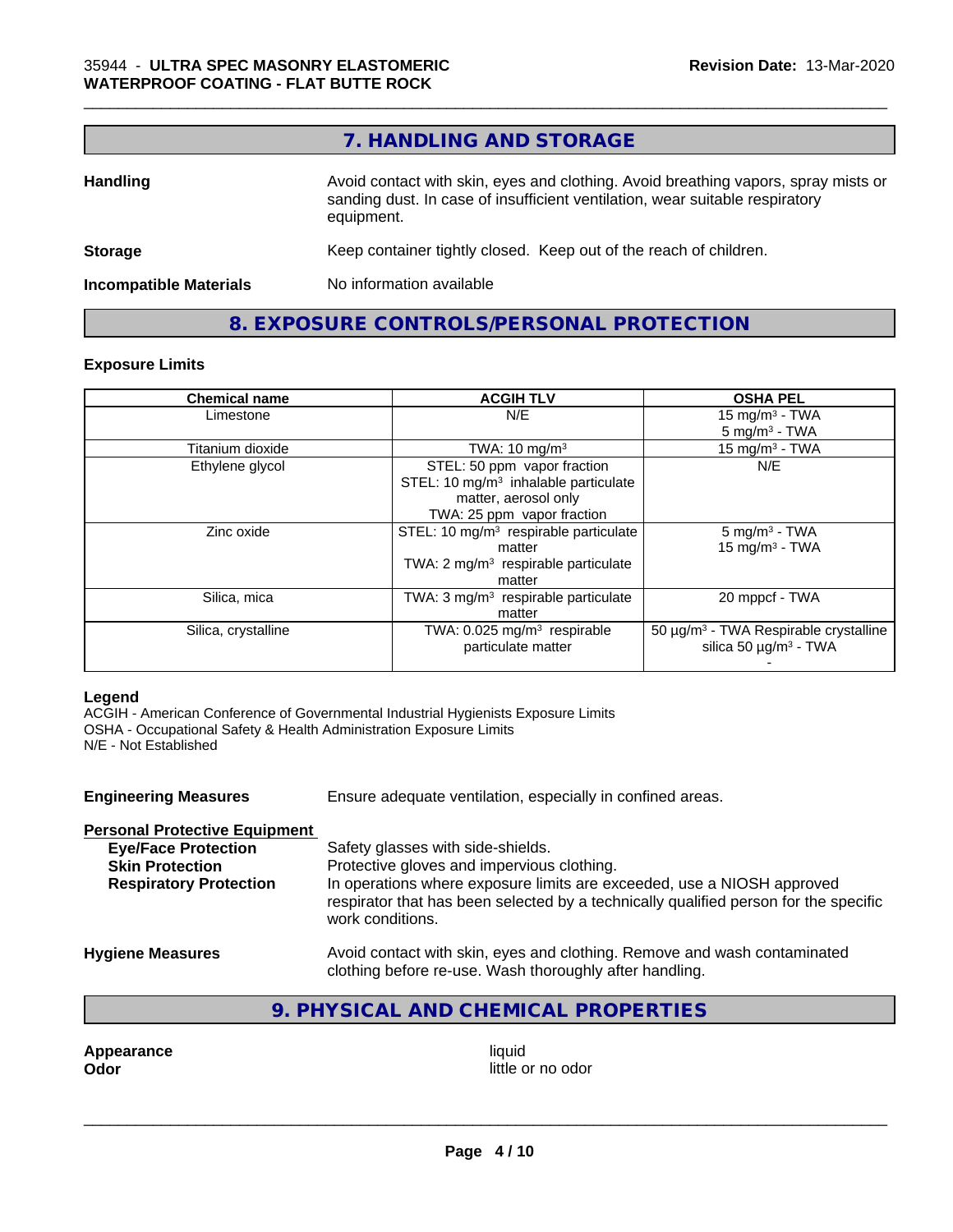**Odor Threshold**<br> **Density (Ibs/gal)**<br> **Density (Ibs/gal)**<br> **No information available**<br>  $10.6 - 11.0$ **Density (lbs/gal) Specific Gravity No information available pH** No information available **Viscosity (cps)** No information available in the Viscosity (cps) **Solubility(ies)** No information available **Water solubility** No information available **Evaporation Rate No information available No information available Vapor pressure** No information available **No information** available **Vapor density No information available No information available Wt. % Solids** 50 - 60 **Vol. % Solids** 35 - 45 **Wt. % Volatiles** 40 - 50<br> **Vol. % Volatiles** 55 - 65 **Vol. % Volatiles VOC Regulatory Limit (g/L)** < 100 **Boiling Point (°F)** 212 **Boiling Point (°C) Freezing point (°F)** 32 **Freezing Point (°C)** 0 **Flash point (°F)** Not applicable **Flash Point (°C)** Not applicable **Method** Not applicable **Flammability (solid, gas)** Not applicable **Upper flammability limit:**<br> **Lower flammability limit:**<br>
Not applicable<br>
Not applicable **Lower flammability limit:**<br> **Autoignition Temperature (°F)**<br>
Mo information available **Autoignition Temperature (°F) Autoignition Temperature (°C)** No information available **Decomposition Temperature (°F)** No information available **Decomposition Temperature (°C)** No information available **Partition coefficient** and the settlement of the settlement of the No information available

\_\_\_\_\_\_\_\_\_\_\_\_\_\_\_\_\_\_\_\_\_\_\_\_\_\_\_\_\_\_\_\_\_\_\_\_\_\_\_\_\_\_\_\_\_\_\_\_\_\_\_\_\_\_\_\_\_\_\_\_\_\_\_\_\_\_\_\_\_\_\_\_\_\_\_\_\_\_\_\_\_\_\_\_\_\_\_\_\_\_\_\_\_

# **10. STABILITY AND REACTIVITY**

| <b>Reactivity</b>                         | Not Applicable                           |
|-------------------------------------------|------------------------------------------|
| <b>Chemical Stability</b>                 | Stable under normal conditions.          |
| <b>Conditions to avoid</b>                | Prevent from freezing.                   |
| <b>Incompatible Materials</b>             | No materials to be especially mentioned. |
| <b>Hazardous Decomposition Products</b>   | None under normal use.                   |
| <b>Possibility of hazardous reactions</b> | None under normal conditions of use.     |

# **11. TOXICOLOGICAL INFORMATION**

**Product Information**

### **Information on likely routes of exposure**

**Principal Routes of Exposure** Eye contact, skin contact and inhalation.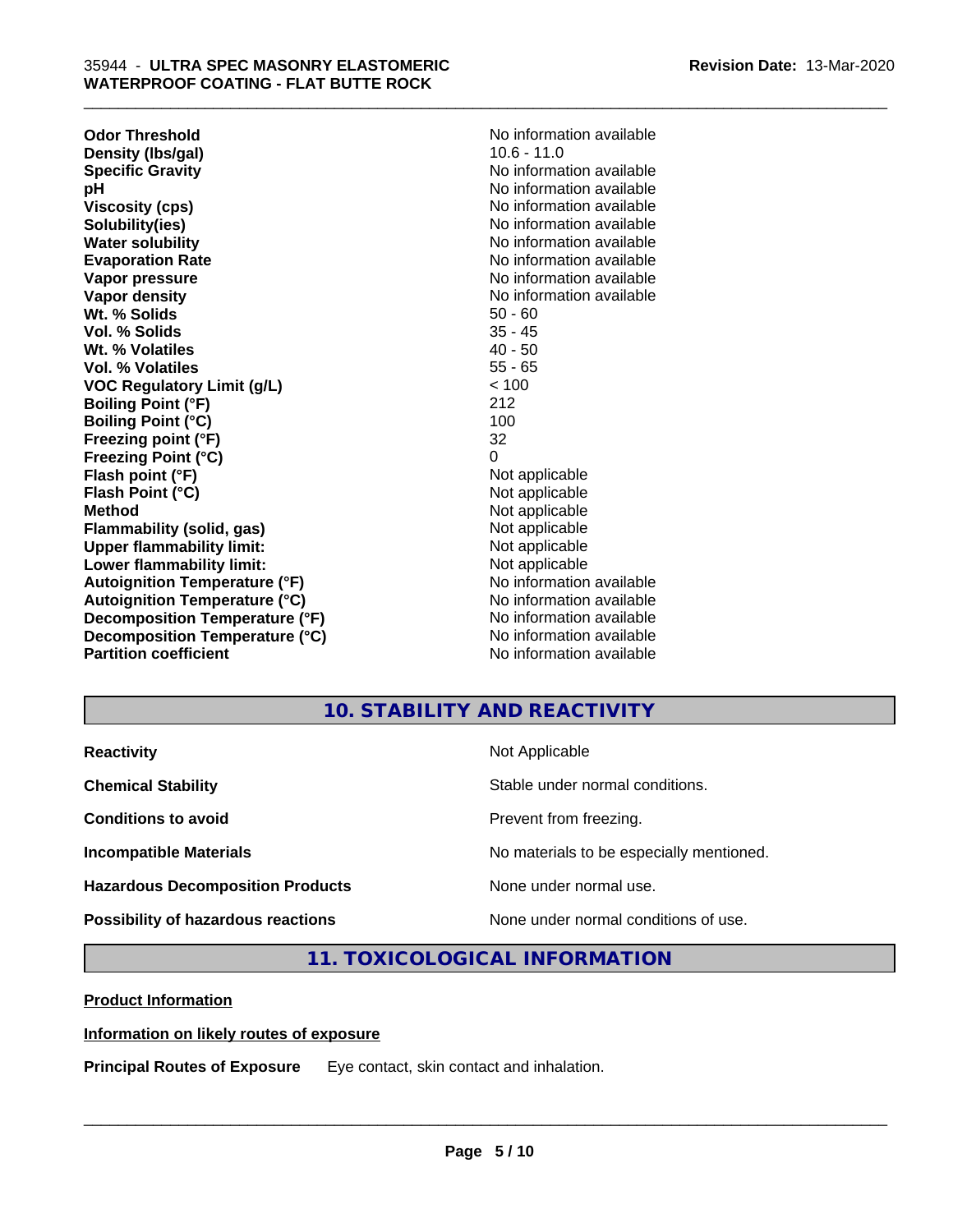| <b>Acute Toxicity</b>           |                                                                                                                                                   |
|---------------------------------|---------------------------------------------------------------------------------------------------------------------------------------------------|
| <b>Product Information</b>      | No information available                                                                                                                          |
|                                 | Symptoms related to the physical, chemical and toxicological characteristics                                                                      |
| <b>Symptoms</b>                 | No information available                                                                                                                          |
|                                 | Delayed and immediate effects as well as chronic effects from short and long-term exposure                                                        |
| Eye contact                     | May cause slight irritation.                                                                                                                      |
| <b>Skin contact</b>             | Substance may cause slight skin irritation. Prolonged or repeated contact may dry<br>skin and cause irritation.                                   |
| <b>Inhalation</b>               | May cause irritation of respiratory tract.                                                                                                        |
| Ingestion                       | May be harmful if swallowed. Ingestion may cause gastrointestinal irritation,<br>nausea, vomiting and diarrhea. May cause adverse kidney effects. |
| <b>Sensitization</b>            | No information available                                                                                                                          |
| <b>Neurological Effects</b>     | No information available.                                                                                                                         |
| <b>Mutagenic Effects</b>        | No information available.                                                                                                                         |
| <b>Reproductive Effects</b>     | No information available.                                                                                                                         |
| <b>Developmental Effects</b>    | No information available.                                                                                                                         |
| <b>Target organ effects</b>     | No information available.                                                                                                                         |
| <b>STOT - single exposure</b>   | No information available.                                                                                                                         |
| <b>STOT - repeated exposure</b> | Causes damage to organs through prolonged or repeated exposure if inhaled.                                                                        |
| Other adverse effects           | No information available.                                                                                                                         |
| <b>Aspiration Hazard</b>        | No information available                                                                                                                          |

# **Numerical measures of toxicity**

#### **The following values are calculated based on chapter 3.1 of the GHS document**

**ATEmix (oral)** 20194 mg/kg

#### **Component Information**

| Chemical name    | Oral LD50            | Dermal LD50                        | Inhalation LC50 |
|------------------|----------------------|------------------------------------|-----------------|
| Titanium dioxide | > 10000 mg/kg (Rat)  |                                    |                 |
| 13463-67-7       |                      |                                    |                 |
| Ethylene glycol  | $= 4700$ mg/kg (Rat) | $= 10600$ mg/kg (Rat) = 9530 µL/kg |                 |
| $107 - 21 - 1$   |                      | Rabbit)                            |                 |
| Zinc oxide       | $>$ 5000 mg/kg (Rat) |                                    |                 |
| 1314-13-2        |                      |                                    |                 |
| Diphenyl ketone  | $> 10$ g/kg (Rat)    | $=$ 3535 mg/kg (Rabbit)            |                 |
| 119-61-9         |                      |                                    |                 |

#### **Chronic Toxicity**

#### **Carcinogenicity**

*The information below indicateswhether each agency has listed any ingredient as a carcinogen:.*

| <b>Chemical name</b> | <b>IARC</b>         | <b>NTP</b>  | <b>OSHA</b> |
|----------------------|---------------------|-------------|-------------|
|                      | 2B - Possible Human |             | Listed      |
| Titanium dioxide     | Carcinogen          |             |             |
|                      | - Human Carcinogen  | Known Human | Listed      |
| Silica, crystalline  |                     | Carcinogen  |             |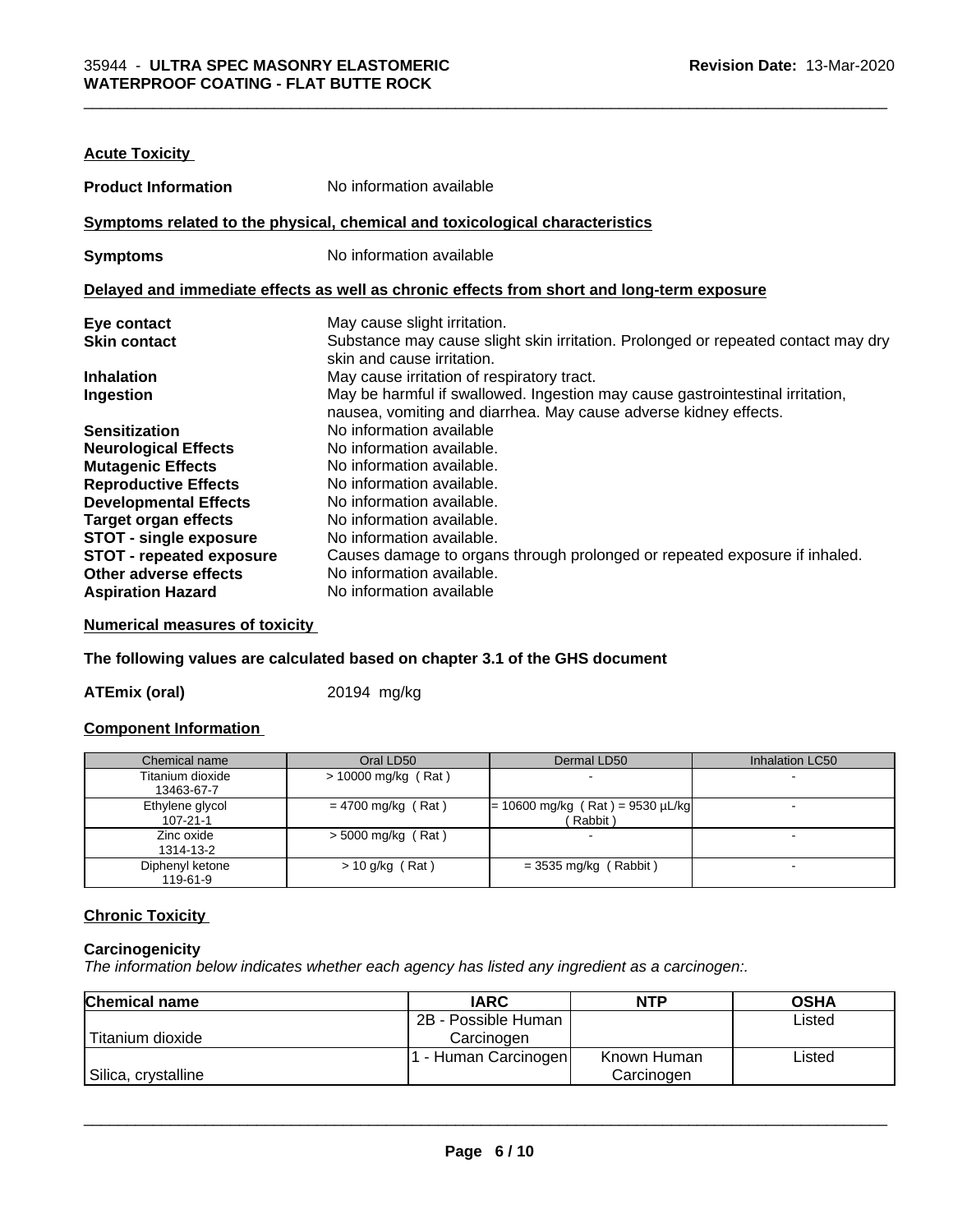|                                       | ם מ<br>Human<br>∠∟<br>. | Listed |
|---------------------------------------|-------------------------|--------|
| Dipheny<br>.<br>one<br>، ت<br>w<br>n. | 'arainaann              |        |

\_\_\_\_\_\_\_\_\_\_\_\_\_\_\_\_\_\_\_\_\_\_\_\_\_\_\_\_\_\_\_\_\_\_\_\_\_\_\_\_\_\_\_\_\_\_\_\_\_\_\_\_\_\_\_\_\_\_\_\_\_\_\_\_\_\_\_\_\_\_\_\_\_\_\_\_\_\_\_\_\_\_\_\_\_\_\_\_\_\_\_\_\_

• Crystalline Silica has been determined to be carcinogenic to humans by IARC (1) when in respirable form. Risk of cancer depends on duration and level of inhalation exposure to spray mist or dust from sanding the dried paint.• Although IARC has classified titanium dioxide as possibly carcinogenic to humans (2B), their summary concludes: "No significant exposure to titanium dioxide is thought to occur during the use of products in which titanium dioxide is bound to other materials, such as paint."

#### **Legend**

IARC - International Agency for Research on Cancer NTP - National Toxicity Program OSHA - Occupational Safety & Health Administration

**12. ECOLOGICAL INFORMATION**

### **Ecotoxicity Effects**

The environmental impact of this product has not been fully investigated.

### **Product Information**

## **Acute Toxicity to Fish**

No information available

#### **Acute Toxicity to Aquatic Invertebrates**

No information available

#### **Acute Toxicity to Aquatic Plants**

No information available

#### **Persistence / Degradability**

No information available.

#### **Bioaccumulation**

There is no data for this product.

#### **Mobility in Environmental Media**

No information available.

#### **Ozone**

No information available

#### **Component Information**

#### **Acute Toxicity to Fish**

Titanium dioxide  $LC50:$  > 1000 mg/L (Fathead Minnow - 96 hr.) Ethylene glycol LC50: 8050 mg/L (Fathead Minnow - 96 hr.)

#### **Acute Toxicity to Aquatic Invertebrates**

No information available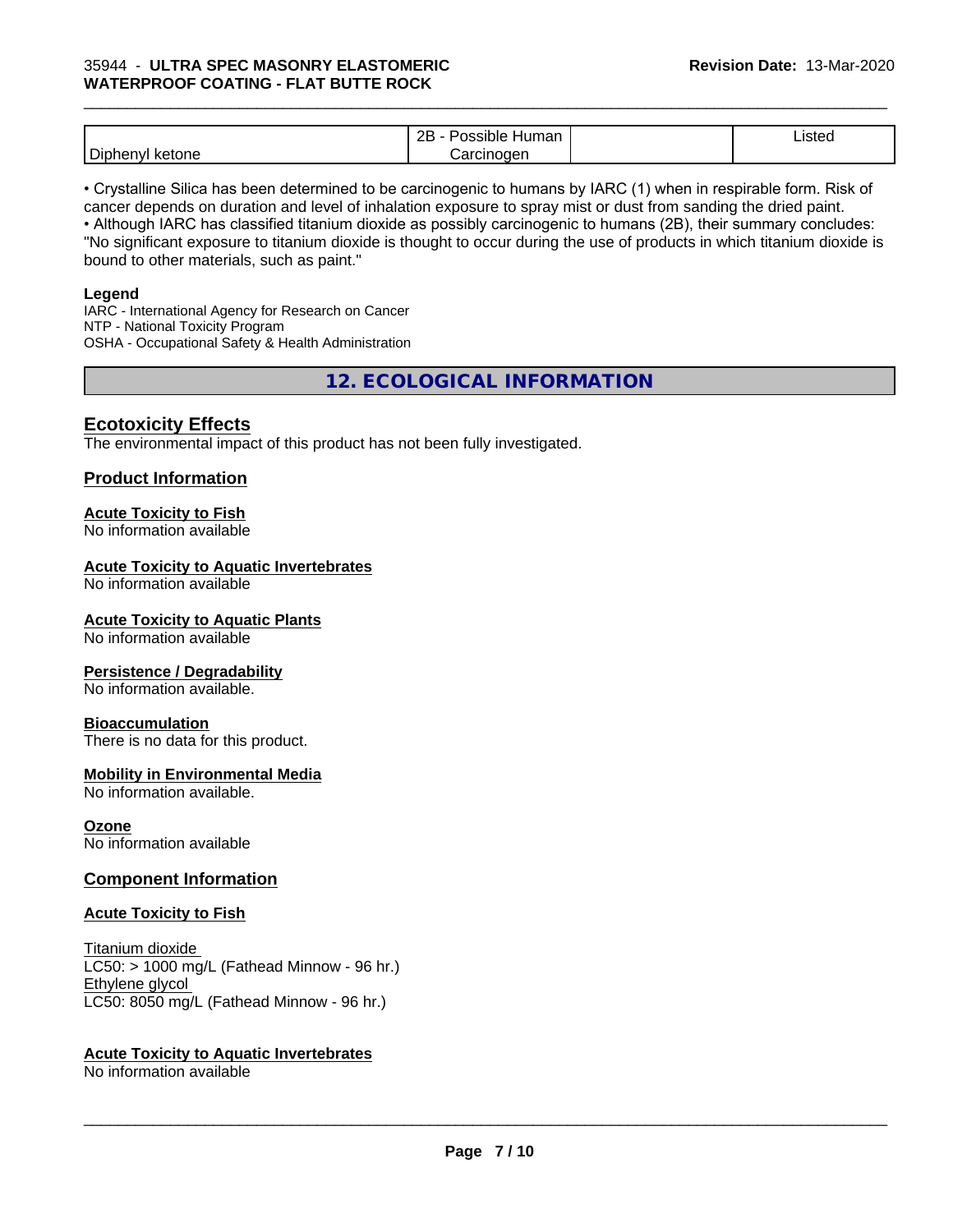#### **Acute Toxicity to Aquatic Plants**

No information available

|                              | 13. DISPOSAL CONSIDERATIONS                                                                                                                                                                                               |  |
|------------------------------|---------------------------------------------------------------------------------------------------------------------------------------------------------------------------------------------------------------------------|--|
| <b>Waste Disposal Method</b> | Dispose of in accordance with federal, state, and local regulations. Local<br>requirements may vary, consult your sanitation department or state-designated<br>environmental protection agency for more disposal options. |  |
|                              | 14. TRANSPORT INFORMATION                                                                                                                                                                                                 |  |
| <b>DOT</b>                   | Not regulated                                                                                                                                                                                                             |  |
| <b>ICAO/IATA</b>             | Not regulated                                                                                                                                                                                                             |  |
| <b>IMDG/IMO</b>              | Not regulated                                                                                                                                                                                                             |  |
|                              | <b>15. REGULATORY INFORMATION</b>                                                                                                                                                                                         |  |

\_\_\_\_\_\_\_\_\_\_\_\_\_\_\_\_\_\_\_\_\_\_\_\_\_\_\_\_\_\_\_\_\_\_\_\_\_\_\_\_\_\_\_\_\_\_\_\_\_\_\_\_\_\_\_\_\_\_\_\_\_\_\_\_\_\_\_\_\_\_\_\_\_\_\_\_\_\_\_\_\_\_\_\_\_\_\_\_\_\_\_\_\_

## **International Inventories**

| <b>TSCA: United States</b> | Yes - All components are listed or exempt. |
|----------------------------|--------------------------------------------|
| <b>DSL: Canada</b>         | Yes - All components are listed or exempt. |

### **Federal Regulations**

#### **SARA 311/312 hazardous categorization**

| Acute health hazard               | Nο  |
|-----------------------------------|-----|
| Chronic Health Hazard             | Yes |
| Fire hazard                       | Nο  |
| Sudden release of pressure hazard | Nο  |
| Reactive Hazard                   | N٥  |

#### **SARA 313**

Section 313 of Title III of the Superfund Amendments and Reauthorization Act of 1986 (SARA). This product contains a chemical or chemicals which are subject to the reporting requirements of the Act and Title 40 of the Code of Federal Regulations, Part 372:

| <b>Chemical name</b> | CAS No.        | Weight-% | <b>CERCLA/SARA 313</b><br>(de minimis concentration) |
|----------------------|----------------|----------|------------------------------------------------------|
| Ethylene glycol      | $107 - 21 - 1$ | 1 - 5    |                                                      |
| Zinc oxide           | 1314-13-2      | - 5      |                                                      |

 $\overline{\phantom{a}}$  ,  $\overline{\phantom{a}}$  ,  $\overline{\phantom{a}}$  ,  $\overline{\phantom{a}}$  ,  $\overline{\phantom{a}}$  ,  $\overline{\phantom{a}}$  ,  $\overline{\phantom{a}}$  ,  $\overline{\phantom{a}}$  ,  $\overline{\phantom{a}}$  ,  $\overline{\phantom{a}}$  ,  $\overline{\phantom{a}}$  ,  $\overline{\phantom{a}}$  ,  $\overline{\phantom{a}}$  ,  $\overline{\phantom{a}}$  ,  $\overline{\phantom{a}}$  ,  $\overline{\phantom{a}}$ 

#### **Clean Air Act,Section 112 Hazardous Air Pollutants (HAPs) (see 40 CFR 61)**

This product contains the following HAPs: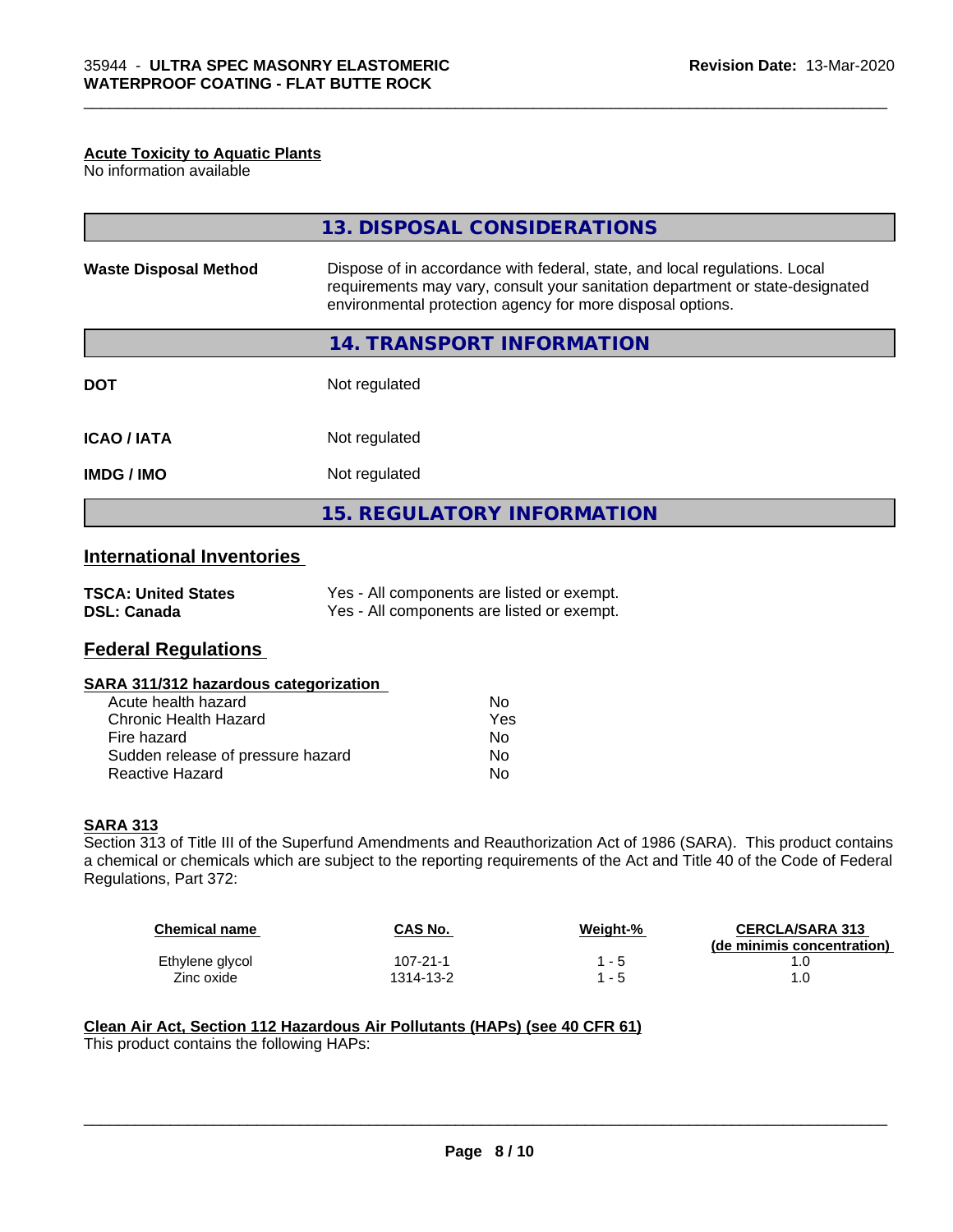| <b>Chemical name</b> | CAS No.        | Weight-% | <b>Hazardous Air Pollutant</b><br>(HAP) |
|----------------------|----------------|----------|-----------------------------------------|
| Ethylene glycol      | $107 - 21 - 1$ | $1 - 5$  | _isted                                  |

\_\_\_\_\_\_\_\_\_\_\_\_\_\_\_\_\_\_\_\_\_\_\_\_\_\_\_\_\_\_\_\_\_\_\_\_\_\_\_\_\_\_\_\_\_\_\_\_\_\_\_\_\_\_\_\_\_\_\_\_\_\_\_\_\_\_\_\_\_\_\_\_\_\_\_\_\_\_\_\_\_\_\_\_\_\_\_\_\_\_\_\_\_

#### **US State Regulations**

#### **California Proposition 65**

**WARNING:** Cancer and Reproductive Harm– www.P65warnings.ca.gov

#### **State Right-to-Know**

| <b>Chemical name</b> | <b>Massachusetts</b> | <b>New Jersey</b> | Pennsylvania |
|----------------------|----------------------|-------------------|--------------|
| Limestone            |                      |                   |              |
| Titanium dioxide     |                      |                   |              |
| Ethylene glycol      |                      |                   |              |
| Zinc oxide           |                      |                   |              |
| Silica, mica         |                      |                   |              |
| Silica, crystalline  |                      |                   |              |

#### **Legend**

X - Listed

# **16. OTHER INFORMATION**

| HMIS | Health: 1* | <b>Flammability: 0</b> | <b>Reactivity: 0</b> | PPE: - |
|------|------------|------------------------|----------------------|--------|
|      |            |                        |                      |        |

#### **HMIS Legend**

- 0 Minimal Hazard
- 1 Slight Hazard
- 2 Moderate Hazard
- 3 Serious Hazard
- 4 Severe Hazard
- **Chronic Hazard**
- X Consult your supervisor or S.O.P. for "Special" handling instructions.

*Note: The PPE rating has intentionally been left blank. Choose appropriate PPE that will protect employees from the hazards the material will present under the actual normal conditions of use.*

*Caution: HMISÒ ratings are based on a 0-4 rating scale, with 0 representing minimal hazards or risks, and 4 representing significant hazards or risks. Although HMISÒ ratings are not required on MSDSs under 29 CFR 1910.1200, the preparer, has chosen to provide them. HMISÒ ratings are to be used only in conjunction with a fully implemented HMISÒ program by workers who have received appropriate HMISÒ training. HMISÒ is a registered trade and service mark of the NPCA. HMISÒ materials may be purchased exclusively from J. J. Keller (800) 327-6868.*

 **WARNING!** If you scrape, sand, or remove old paint, you may release lead dust. LEAD IS TOXIC. EXPOSURE TO LEAD DUST CAN CAUSE SERIOUS ILLNESS, SUCH AS BRAIN DAMAGE, ESPECIALLY IN CHILDREN. PREGNANT WOMEN SHOULD ALSO AVOID EXPOSURE.Wear a NIOSH approved respirator to control lead exposure. Clean up carefully with a HEPA vacuum and a wet mop. Before you start, find out how to protect yourself and your family by contacting the National Lead Information Hotline at 1-800-424-LEAD or log on to www.epa.gov/lead.